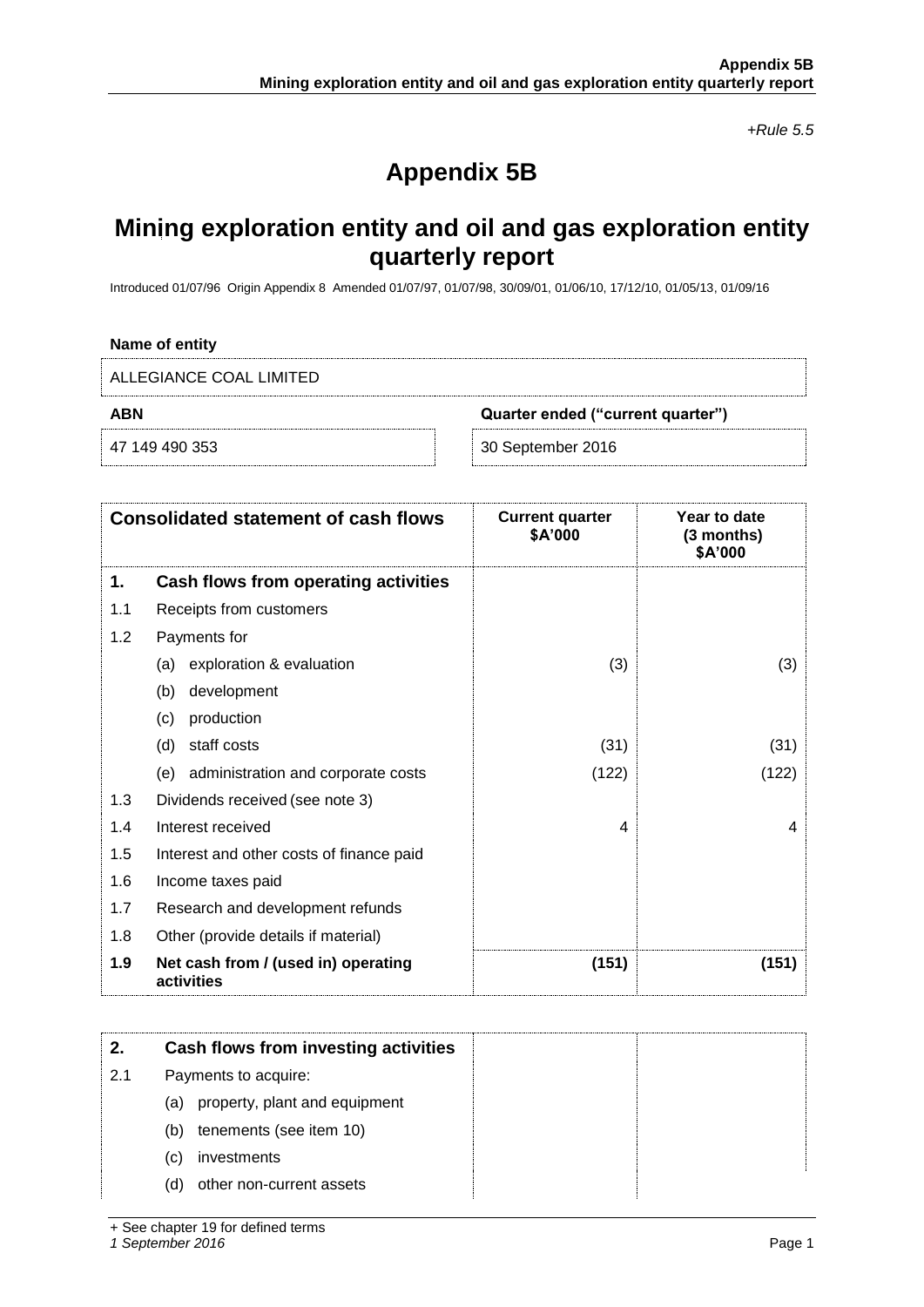| <b>Consolidated statement of cash flows</b> |                                                   | <b>Current quarter</b><br>\$A'000 | Year to date<br>$(3$ months)<br>\$A'000 |
|---------------------------------------------|---------------------------------------------------|-----------------------------------|-----------------------------------------|
| 2.2                                         | Proceeds from the disposal of:                    |                                   |                                         |
|                                             | property, plant and equipment<br>(a)              |                                   |                                         |
|                                             | tenements (see item 10)<br>(b)                    |                                   |                                         |
|                                             | investments<br>(c)                                |                                   |                                         |
|                                             | other non-current assets<br>(d)                   |                                   |                                         |
| 2.3                                         | Cash flows from loans to other entities           |                                   |                                         |
| 2.4                                         | Dividends received (see note 3)                   |                                   |                                         |
| 2.5                                         | Other (provide details if material)               |                                   |                                         |
| 2.6                                         | Net cash from / (used in) investing<br>activities |                                   |                                         |

| 3.   | Cash flows from financing activities                                           |          |         |
|------|--------------------------------------------------------------------------------|----------|---------|
| 3.1  | Proceeds from issues of shares                                                 | 132      | 132     |
| 3.2  | Proceeds from issue of convertible notes                                       |          |         |
| 3.3  | Proceeds from exercise of share options                                        |          |         |
| 3.4  | Transaction costs related to issues of<br>shares, convertible notes or options | (9)      | (9)     |
| 3.5  | Proceeds from borrowings                                                       | 42       | 42      |
| 3.6  | Repayment of borrowings                                                        | (1, 324) | (1,324) |
| 3.7  | Transaction costs related to loans and<br>borrowings                           |          |         |
| 3.8  | Dividends paid                                                                 |          |         |
| 3.9  | Other (provide details if material)                                            |          |         |
| 3.10 | Net cash from / (used in) financing<br>activities                              | (1, 159) | (1,159) |

| 4.  | Net increase / (decrease) in cash and<br>cash equivalents for the period |          |          |
|-----|--------------------------------------------------------------------------|----------|----------|
| 4.1 | Cash and cash equivalents at beginning of<br>period                      | 1,418    | 1,418    |
| 4.2 | Net cash from / (used in) operating<br>activities (item 1.9 above)       | (151)    | (151)    |
| 4.3 | Net cash from / (used in) investing activities<br>(item 2.6 above)       |          |          |
| 4.4 | Net cash from / (used in) financing activities<br>(item 3.10 above)      | (1, 159) | (1, 159) |
| 4.5 | Effect of movement in exchange rates on<br>cash held                     |          |          |
| 4.6 | Cash and cash equivalents at end of<br>period                            | 108      | 108      |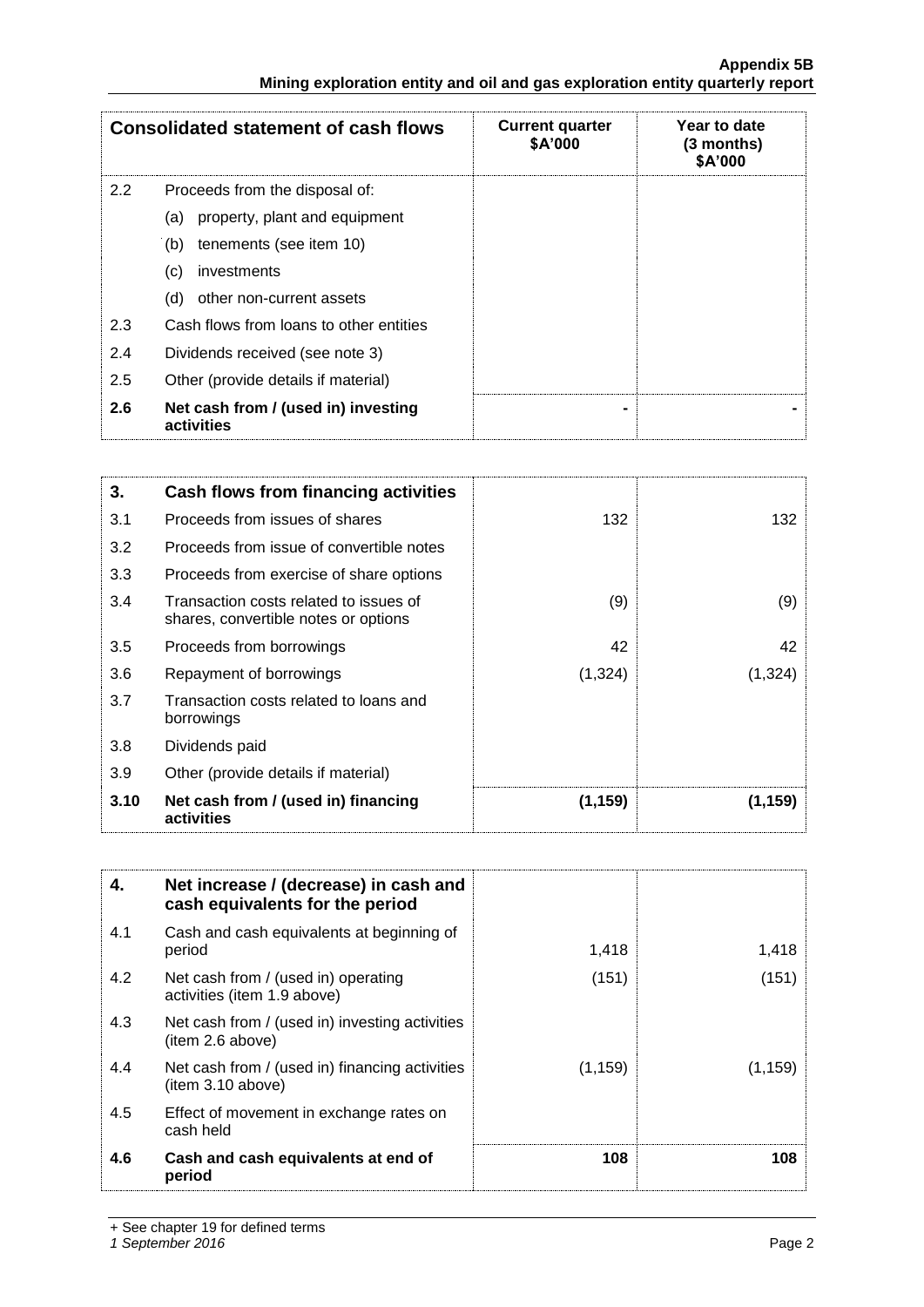| 5.  | Reconciliation of cash and cash<br>equivalents<br>at the end of the quarter (as shown in the<br>consolidated statement of cash flows) to the<br>related items in the accounts | <b>Current quarter</b><br>\$A'000 | <b>Previous quarter</b><br>\$A'000 |
|-----|-------------------------------------------------------------------------------------------------------------------------------------------------------------------------------|-----------------------------------|------------------------------------|
| 5.1 | <b>Bank balances</b>                                                                                                                                                          | 108                               | 1.418                              |
| 5.2 | Call deposits                                                                                                                                                                 |                                   |                                    |
| 5.3 | <b>Bank overdrafts</b>                                                                                                                                                        |                                   |                                    |
| 5.4 | Other (provide details)                                                                                                                                                       |                                   |                                    |
| 5.5 | Cash and cash equivalents at end of<br>quarter (should equal item 4.6 above)                                                                                                  | 108                               | 1.418                              |

| 6.  | Payments to directors of the entity and their associates                                                    | <b>Current quarter</b><br><b>\$A'000</b> |  |  |
|-----|-------------------------------------------------------------------------------------------------------------|------------------------------------------|--|--|
| 6.1 | Aggregate amount of payments to these parties included in item 1.2                                          |                                          |  |  |
| 6.2 | Aggregate amount of cash flow from loans to these parties included<br>in item 2.3                           |                                          |  |  |
| 6.3 | Include below any explanation necessary to understand the transactions included in<br>items $6.1$ and $6.2$ |                                          |  |  |
|     | Directors' remuneration                                                                                     |                                          |  |  |

## **7. Payments to related entities of the entity and their associates**

- 7.1 Aggregate amount of payments to these parties included in item 1.2  $\vert$
- 7.2 Aggregate amount of cash flow from loans to these parties included in item 2.3
	- 1,102
- 7.3 Include below any explanation necessary to understand the transactions included in items 7.1 and 7.2

Consultancy, administration fees and shared office costs Net loan repayment

**Current quarter \$A'000**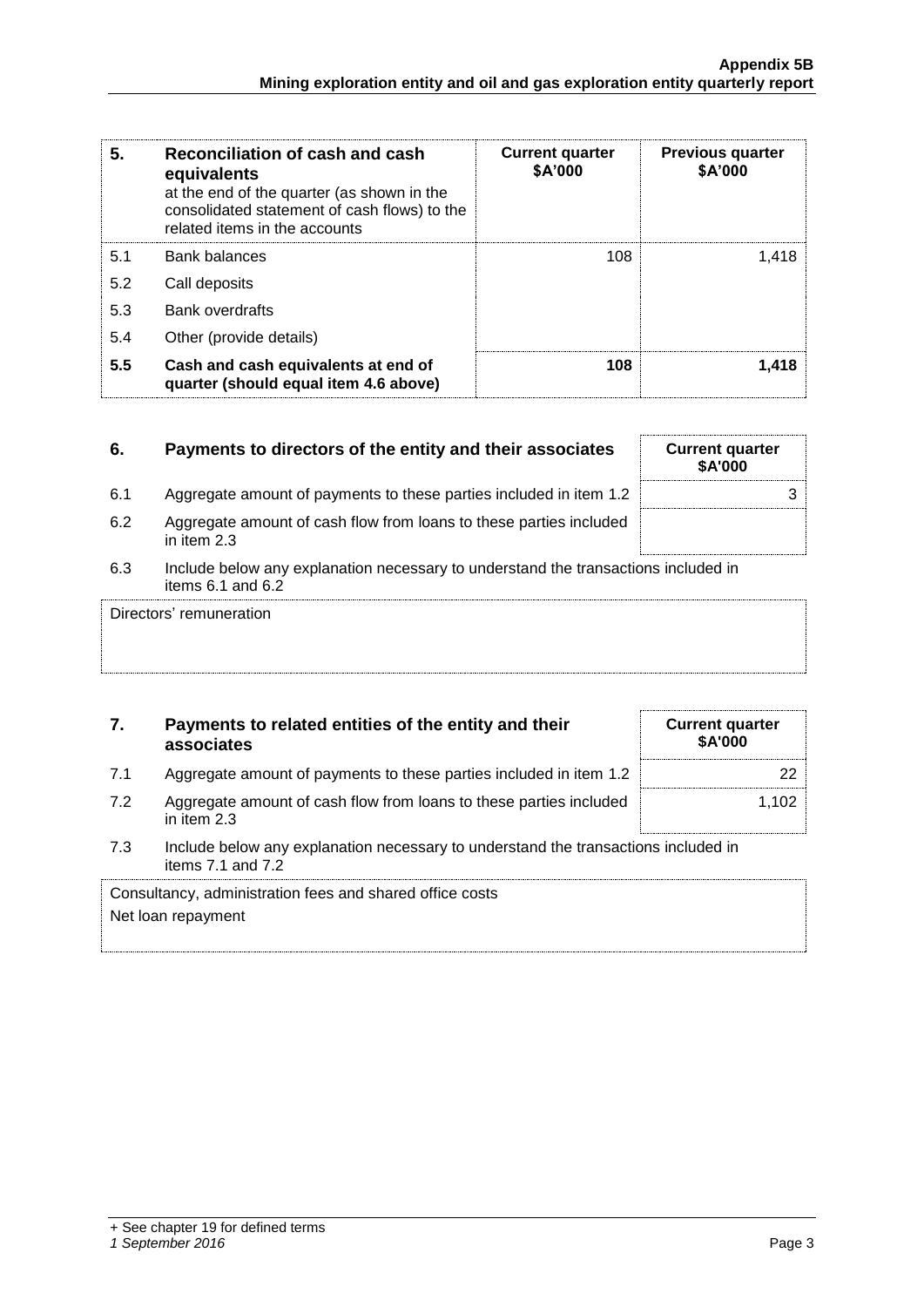| 8.  | <b>Financing facilities available</b><br>Add notes as necessary for an<br>understanding of the position | <b>Total facility amount</b><br>at quarter end<br>\$A'000 | Amount drawn at<br>quarter end<br>\$A'000 |
|-----|---------------------------------------------------------------------------------------------------------|-----------------------------------------------------------|-------------------------------------------|
| 8.1 | Loan facilities                                                                                         | 659                                                       | 659                                       |
| 8.2 | Credit standby arrangements                                                                             |                                                           |                                           |
| 8.3 | Other (please specify)                                                                                  |                                                           |                                           |

8.4 Include below a description of each facility above, including the lender, interest rate and whether it is secured or unsecured. If any additional facilities have been entered into or are proposed to be entered into after quarter end, include details of those facilities as well.

Gullewa Ltd : . The loan of \$659,000 may be satisfied by the issue and allotment of shares in Allegiance Coal Ltd at a price of \$0.005 per share (subject to any share reconstruction and shareholders' approval) or by repayment in cash, subject to Gullewa's agreement. The loan will be interest free until 4 August 2019, after which interest will accrue on any unpaid balance. The loan must be repaid in full, whether in cash or by the issue and allotment of shares in accordance with the agreement reached between the parties, by 4 August 2021.

| 9.  | <b>Estimated cash outflows for next quarter</b> | \$A'000       |
|-----|-------------------------------------------------|---------------|
| 9.1 | Exploration and evaluation                      | $\mathcal{S}$ |
| 9.2 | Development                                     |               |
| 9.3 | Production                                      |               |
| 9.4 | Staff costs                                     | 15            |
| 9.5 | Administration and corporate costs              | 85            |
| 9.6 | Other (provide details if material)             |               |
| 9.7 | <b>Total estimated cash outflows</b>            | 103           |

| 10.  | <b>Changes in</b><br>tenements<br>(items 2.1(b) and<br>$2.2(b)$ above)                            | <b>Tenement</b><br>reference<br>and<br><b>location</b> | <b>Nature of interest</b> | Interest at<br>beginning<br>of quarter | <b>Interest</b><br>at end of<br>quarter |
|------|---------------------------------------------------------------------------------------------------|--------------------------------------------------------|---------------------------|----------------------------------------|-----------------------------------------|
| 10.1 | Interests in mining<br>tenements and<br>petroleum tenements<br>lapsed, relinquished<br>or reduced |                                                        |                           |                                        |                                         |
| 10.2 | Interests in mining<br>tenements and<br>petroleum tenements<br>acquired or increased              |                                                        |                           |                                        |                                         |